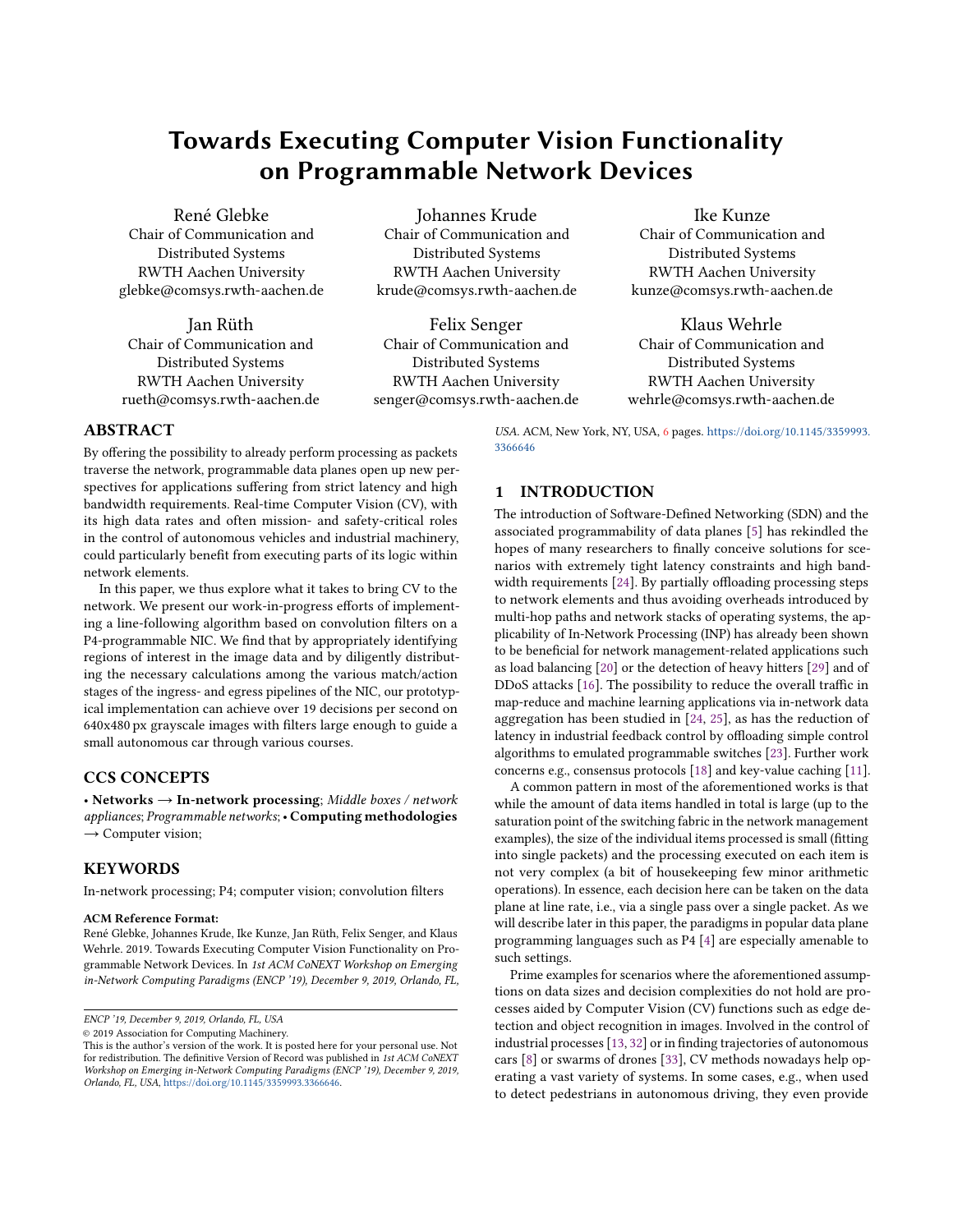vital safety information. Executing parts of the CV logic within the network (e.g., as inputs to industrial control systems) could further reduce reaction times and hence improve the general behavior and safety of such systems. However, even low-resolution camera images are at least two orders of magnitude larger than ordinary Ethernet packets [\[7\]](#page-5-15), so that naïve approaches may require keeping large states over time spans much longer than the ordinary dwelling times of packets within network elements, resulting in potentially prohibitive memory requirements for in-network devices. Furthermore, CV algorithms typically involve computationally complex operations such as matrix multiplications (on these large amounts of data), which may not be possible on current Programmable Network Devices (PNDs) while sustaining line rate.

Contributions and Structure. In this paper, we explore to which extent the processing capabilities of programmable data planes lend themselves to the high demands of CV algorithms. To this end, we first give a short introduction into the data processing pipelines of current PNDs using the example of P416 [\[4,](#page-5-10) [31\]](#page-5-16) programs (Section [2\)](#page-1-0). Next, we devise a simple line-following scenario as an example CV application, discuss possibilities to offload parts of the necessary computations to the network, and present details of our prototypical INP pipeline (Section [3\)](#page-1-1). Afterwards, we evaluate the applicability and scalability of our INP-based line-following approach using both synthetic benchmarks and a real-world testbed with a small autonomous car (Section [4\)](#page-3-0), before briefly reviewing related work in Section [5](#page-4-0) and concluding our paper in Section [6.](#page-4-1)

# <span id="page-1-0"></span>2 BACKGROUND: THE P4 PIPELINE FOR PROGRAMMABLE DATA PLANES

While the idea of processing data as packets advance through networks has been repeatedly proposed in past decades [\[28,](#page-5-17) [30,](#page-5-18) [34\]](#page-5-19), only the fairly recent availability of PNDs (e.g., [\[3,](#page-5-20) [21\]](#page-5-21)) called for a joint effort by major players from industry and research to introduce a common and open programming language for the data plane, termed P4 [\[4\]](#page-5-10). The language introduces an abstract forwarding model for PNDs based on the notion of Match-Action Units (MAUs), which allows specialized hardware to process packets at a fixed latency with a throughput of one packet per clock cycle [\[5\]](#page-5-1).

An arriving packet is first parsed and checked against a number of anticipated headers (e.g., TCP/IP) and enriched with metadata. The parsed headers are then passed to a sequence of MAUs, which first match the content of one or several header fields against expected values or ranges, often using table lookups. Upon finding a match, the PND takes a corresponding action, such as manipulating the content of the packet's headers with simple arithmetic operations or marking the packet for redirection to a specific output port. Several MAUs can be stitched together to form a processing pipeline, and both per-packet metadata as well as metadata shared between packets (in designated registers of the device) can be used to pass information from one MAU to the next. P4 conceptually distinguishes between the ingress part of the pipeline, which can process data before the next hop of a packet has been determined, and an egress part for checks and manipulations before the packet is sent out again.

The expressiveness of actions in P4 depends on the target hardware the program is executed on, and the language mandates only

a small number of operations [\[31\]](#page-5-16). It, e.g., neither defines floatingpoint operations, nor the amount of individual operations an action must at least contain and not even the number of available MAU stages. More complex processing may hence need to be reformulated according to the available functionality [\[23\]](#page-5-7). Some targets may offer the possibility to re-inject packets at the beginning of the pipeline (recirculation), allowing it to pass through the same MAUs multiple times, which enables the implementation of longer processing procedures. A packet traversing the pipeline once can sustain line rate [\[17\]](#page-5-22). Recirculation in an ingress-egress-ingress-... fashion in contrast causes packets to stay in the PND longer and may potentially cause side effects such as buffer overflows on the ingress side of the pipeline if the rate of incoming plus recirculated packets surpasses the data plane's capacity, yet it may be the only possible method to implement longer processing procedures.

Thus, while P4's pipeline is a good fit for decisions that can be taken based on a single packet (e.g., next-hop lookups for routing), more complex decisions or such that need a sharing of information between several packets are, although desirable, much harder to properly express. In the following, we give an example of a common CV operation that, when executed within the network, suffers from both of the above problems, and is thus an ideal subject of study when aiming to compensate for the intricacies of P4's data plane programming approach.

## <span id="page-1-1"></span>3 A NETWORK-ASSISTED LINE-FOLLOWING **SCENARIO**

Computer vision is an interdisciplinary field comprising a variety of tasks which can be summarized as the "recognition, reconstruction and reorganization" [\[19\]](#page-5-23) of data to help machines gain higher-level understandings of images and image sequences. Depending on the task at hand, images are processed using highly individual processing sequences of varying complexity (see, e.g., [\[22,](#page-5-24) [26,](#page-5-25) [35\]](#page-5-26)). In this section, we construct an example sequence that allows us to recognize the middle of a line highly contrasting with the background, in order to guide a small autonomous car along that line.

### <span id="page-1-2"></span>3.1 Scenario Overview

In our scenario, we search a specific horizontal region of images taken by a camera mounted on a small car for a pair of edges that are most distinguishable from a potentially noisy background (an example image from our setup can be seen in Figure [1\)](#page-2-0). We then assume that the edges we find while searching within that region bound a broad vertical line we intend to follow with the car. To this end, we define both a left and a right threshold (also visible in Figure [1\)](#page-2-0). If the middle of the found edges (and thus the middle of the assumed line) deviates so much from the middle of the image that it passes one of these thresholds, we turn our car into the direction of the deviation so that a subsequent forward movement advances the car along the line again. While there exist more sophisticated line-following methods (e.g., using multiple scanning regions at different vertical offsets to break ties when a horizontal line crosses one region), our simple approach allows us to concentrate our efforts on the actual CV processing part rather than on non-CV-related functionality. We hence only explore the possibility of implementing the edge detection functionality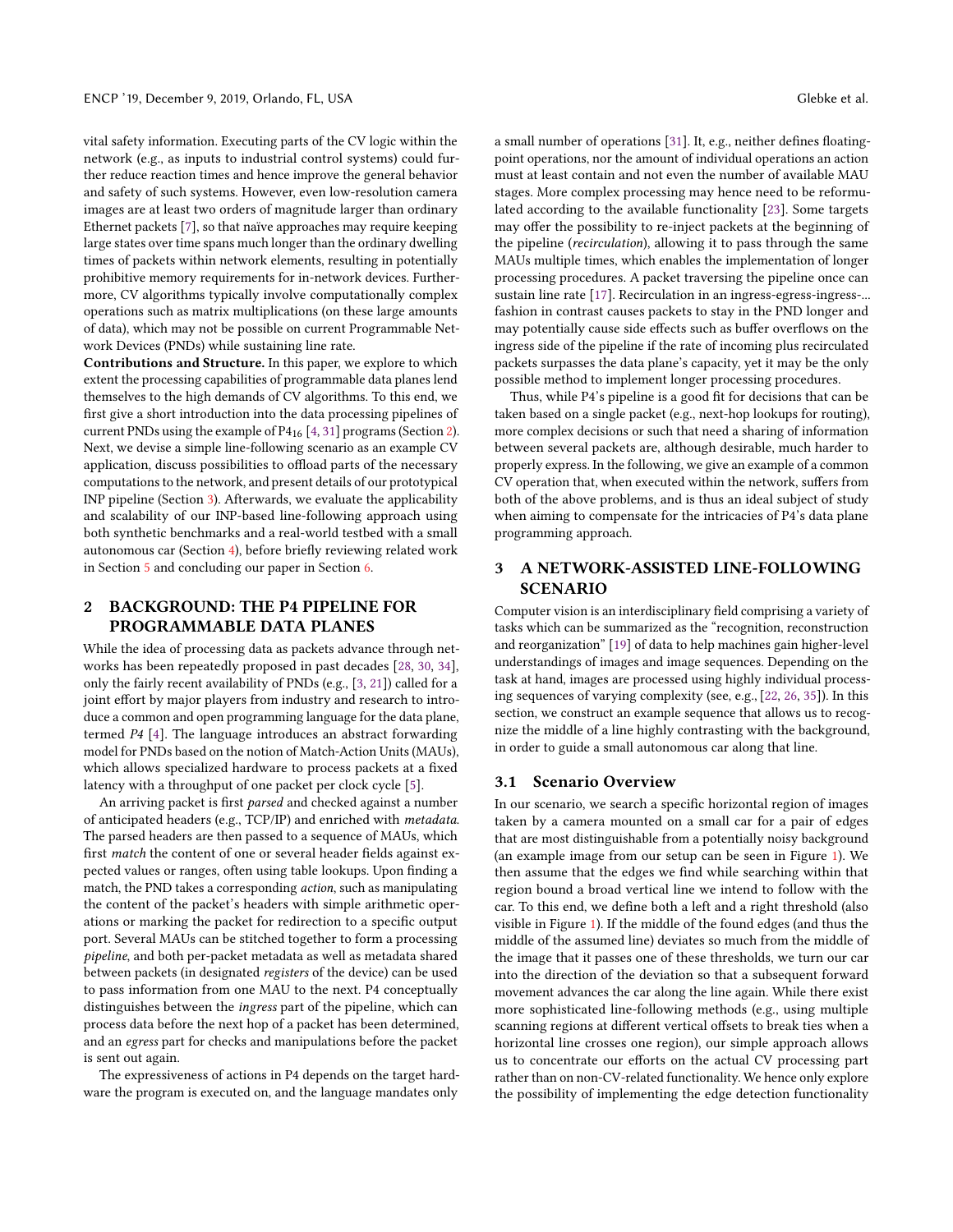Towards Executing CV Functionality on Programmable Network Devices ENCP '19, December 9, 2019, Orlando, FL, USA

<span id="page-2-0"></span>

Figure 1: Example image from our line-following scenario. A PND scans a horizontal region of an image from a camera on a small car for the edges of a sharply contrasting vertical line. The edges' positions are sent back to the car, which turns accordingly if the positions surpass a threshold for either side. It then advances slightly forward and sends the next picture.

with the help of PNDs and implement the rest of the functionality (e.g., controlling the car based on the found edge positions) in a client application on the platform hosting the camera. In the following, we describe an approach to the edge detection problem which is popular in autonomous driving scenarios [\[22\]](#page-5-24) and exhibits properties very amenable to execution within PNDs.

## <span id="page-2-1"></span>3.2 Edge Detection via Convolution

While there are plenty of edge detection algorithms available, a simple yet useful technique involves the application of two *filter* matrices to an image: By convolving an image P pixel-by-pixel with a specific  $m \times n$  filter matrix F and storing the values of the convolution operations in a result matrix  $R$ , i.e.,

$$
R(x, y) = \sum_{i=1}^{m} \sum_{j=1}^{n} P(x - i + a, y - j + a) F(i, j)
$$

(where *a* denotes the middle coordinate of *F*, and  $P(x, y) = 0$  for coordinates outside the image), we gain entries of  $R$  that  $-$  in a geometric interpretation – represent the dot product and hence the similarity between the filter and the corresponding region of the image. In grayscale images, we can, e.g., detect edges using the so-called Prewitt operator [\[2\]](#page-5-27), which chooses two filter matrices  $F_{\Delta H}$  and  $F_{\Delta V}$  or all the respective region of an image with a sharp to the similarity of the respective region of an image with a sharp and  $F_{\Delta V}$  of dimension 3×3, so that the entries in R correspond<br>e similarity of the respective region of an image with a sharp horizontal  $(F_{\Delta_H})$  or vertical  $(F_{\Delta_V})$  edge; the higher the value of an entry the higher the recemblance of the region with an edge in the entry, the higher the resemblance of the region with an edge in the direction of the passing of the filter. Thus, the left edge of a highlycontrasting vertical line as in our example scenario can be found by keeping track of the highest response of convolutions within our scanning region with  $F_{\Delta V}$ , and the right edge using a convolution<br>with  $-F_{\Delta V}$ . The standard variant of the Prewitt operator only takes with  $-F_{\Delta V}$ . The standard variant of the Prewitt operator only takes the 1-pixel peighborhood into account to find edges but it can be the 1-pixel neighborhood into account to find edges, but it can be enlarged to cover the further vicinity, and we use a method similar

to the one described in [\[27\]](#page-5-28) to construct larger filters to better account for the noisy background in our scenario.

Applicability on PNDs. The Prewitt operator and related convolution filters have three features that make them especially interesting for partially offloading them to the network. First, the calculation of the discrete convolution only needs addition, subtraction and multiplication operations of integer data (pixel intensity values), and these are mandatory for all P4-enabled devices to implement [\[31\]](#page-5-16). Second, the individual entries of the result matrix are only correlated to a small part of an image. Thus, a PND implementing a convolution-based CV stage does not need to wait until a full image has been received to begin processing. Third, all entries of the result matrix can be calculated independently. This means that once all convolutions involving one row (or column) of pixels have been calculated, this row (column) can be discarded by the device, hence reducing the amount of state the device needs to hold in memory. Convolution filters thus are highly versatile tools in the CV domain implementable with both low arithmetic requirements and a low memory footprint, making them promising candidates for implementation via INP principles. We now discuss how we can specifically offload our filter-based edge detection step to the network in our example setup.

## 3.3 Bringing a Convolution-based Edge Detection Filter to the Network

Having found a suitable candidate for edge detection on PNDs, we now implement our line-following scenario according to the structure presented in Section [3.1.](#page-1-2) Our client controlling the car is implemented in Python and communicates with the PND via standard Linux sockets, while our filter is implemented on a PND using P416. We present details of our prototypical implementation in the following.

Communication pattern. For each movement decision we want to take, our client sends image data to the PND. To this end, it splits a (grayscale) camera picture into a series of chunks of  $n \times n$  pixels, as depicted in part  $\overline{A}$  on the left of Figure [2.](#page-3-1) It then prefixes each chunk with the ID of the picture and the position of the chunk within the picture (chunk ID), and then sends each prefixed chunk to the PND in a separate UDP/IP packet in ascending order of chunk ID. While this approach limits the achievable throughput due to the overhead introduced by the individual packaging, it allows us to both drastically simplify the implementation of the edge detection filter in our prototype (as further described below) and to test our approach with data streams of many small items which all require individual handling by the PND. Upon packet arrival, the PND uses P4's ingress parser to separate picture- and chunk IDs from the image data, and subsequently enters the beginning of the actual convolution procedure (parts  $\circledB$  through  $\circledB$  of Figure [2\)](#page-3-1). After the convolution process has completed for the entire scanning region, we send out a packet containing the found left and right edges of the line to our client. Since we cannot create packets in P4 [\[31\]](#page-5-16), we rewrite the packet containing the last chunk of the scanning region to contain our edge positions and send it back to the client.

Reduction of computation efforts. Due to the limited capacity of PND pipelines, we first try to reduce the computation efforts for the edge detection to a minimum. In our scenario, it is sufficient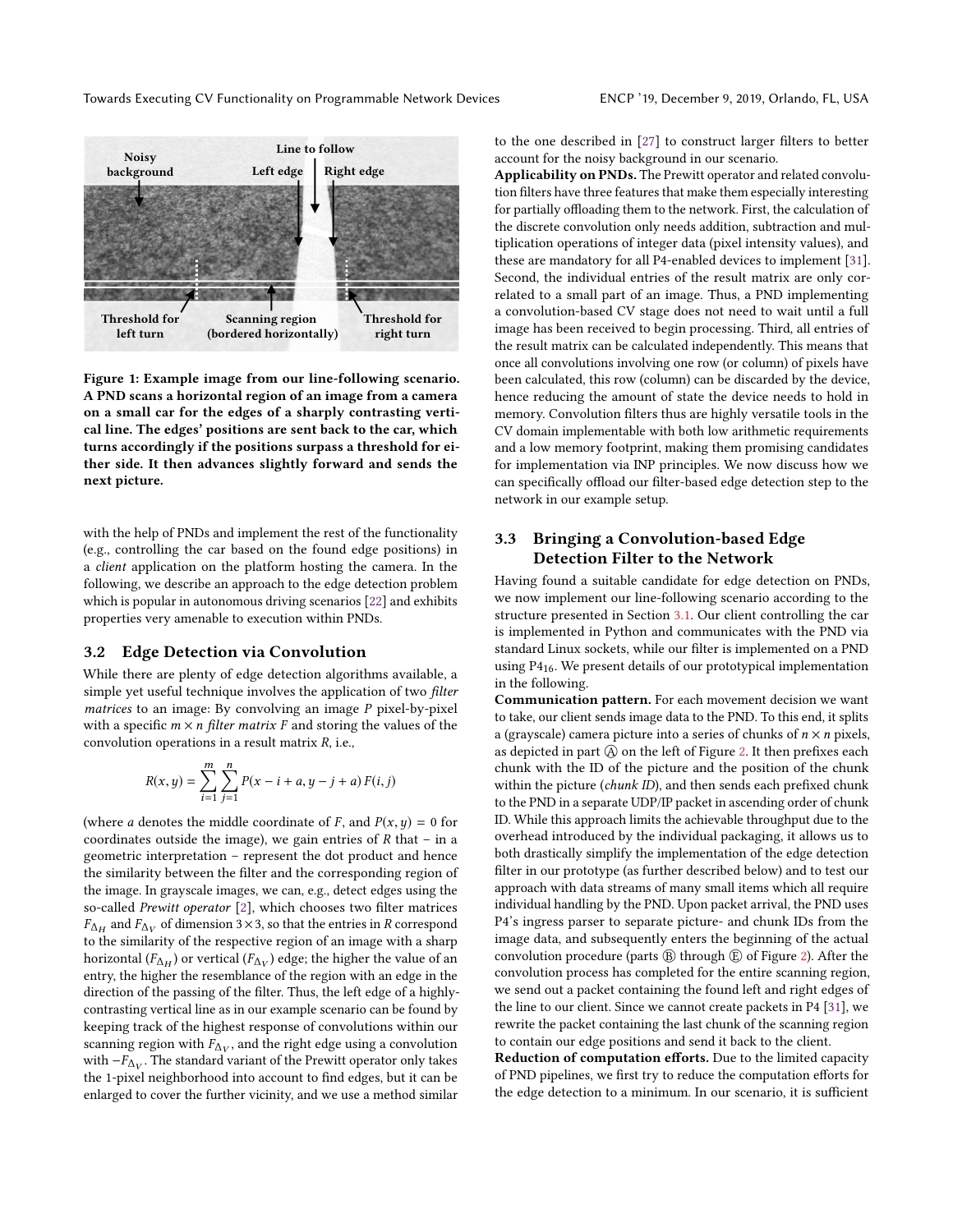#### ENCP '19, December 9, 2019, Orlando, FL, USA Glebke et al.

<span id="page-3-1"></span>

Figure 2: Simplified overview of our edge detection approach on PNDs (from left to right): @ A client sends a chunked camera picture P (here:  $5 \times 5$  pixels) to a PND.  $\circledB$  The PND uses P4 match-action stages in ingress  $\circledC$  and egress  $\circledD$  to apply an edge detection filter  $F$  column-wise.  $E$  Registers hold information between packets.

to calculate convolutions for our scanning region. However, our client is unaware of the exact vertical position of this region within the picture and hence sends the entire picture to the PND. Thus, to reserve as much of the PND's MAU- and buffer capacity as possible, we immediately drop any packet not containing chunks within the scanning region. Further, we assume that our scanning region is contained within exactly one horizontal row of chunks sent by the client, i.e., we limit the size of our filters so that they only consider pixels within that series of chunks. Otherwise, depending on the size of our filter matrices (cf. Section [3.2\)](#page-2-1), we may need to keep information from several rows of chunks in the PND's memory to perform our convolution calculations, which would be hard given the limited memory of PNDs. To further reduce our computation effort, we assume that the vertical line we want to detect has a very high contrast to the background, similar to the ones visible in Figure [1](#page-2-0) and on the left side of Figure [2.](#page-3-1) This allows us to assume that the line is well detectable on any horizontal part of the picture, and, especially, on any of the rows that constitute our scanning region. We thus choose to calculate the convolution around the pixels in the middle row of the scanning region only, since this should yield sufficient results for our prototypical implementation. At last, since the filter matrices for both edges are negative versions of each other (again, cf. Section [3.2\)](#page-2-1), we can calculate the partial sums for the two convolutions in a unified manner, using the negative version of the left edge's summand also for the right edge to further reduce the number of calculations to perform.

P4 Pipeline Organization. While we proactively drop unneeded packets and reuse as many results of arithmetic operations as possible, depending on the architecture of the PND, a single pass through the pipeline may not be sufficient to complete a convolution. To make the most use of the P4 pipeline on PNDs, we implement our edge detection as a looped program that executes calculations for the convolution in both the ingress and the egress stages and then recirculates the packet if more calculations are needed (part  $\circledB$  in the upper middle of Figure [2\)](#page-3-1). We use a per-packet metadata field to store the current processing step and employ two tables that

match on this field (one in ingress, one in egress) to trigger the calculations in the corresponding actions. Our calculation steps are organized along the horizontal axis, i.e., we first compute the partial sums for the leftmost column of our picture chunk in the ingress (part  $\odot$  in the lower middle of Figure [2\)](#page-3-1), then the sums for the second column in the egress (part  $\circledD$ ), and so forth. The sums for the columns are stored in per-packet metadata variables (part  $(E)$ ), so we can calculate the final values for the filters (the responses) once all column sums are available. We keep track of the highest responses of our two filters over all considered chunks in registers (also in part  $(\widehat{E})$ ) and ultimately return the positions that yielded these responses as the positions of the edges.

## <span id="page-3-0"></span>4 EVALUATION

We present the results of a preliminary evaluation of our implementation of a line-following filter on PNDs. To this end, we compile our P4 program with a Netronome Agilio CX 2x25GbE SmartNIC [\[21\]](#page-5-21) as the target, using the Netronome-specific P4 compiler with default settings. We use a second SmartNIC of the same type without a P4 program installed to send images to our program, both real images from our test setup in Section [3.1](#page-1-2) (with the car connected wirelessly to the computer of the second SmartNIC) and synthetic variants from an image generator. Note that the results of the performed convolutions and hence the found edge positions are independent of the platform they are calculated on as long as integer calculations of sufficient bit length are available (our filters require signed 32-bit integers). We thus only evaluate the scalability of our approach regarding maximum filter size and the time our pipeline requires to calculate the positions of the edges, yielding the number of pictures we can analyze per second.

Maximum filter size. We first attempt to find the maximum size of a P4 program implementing our looped filter by synthesizing programs with increasing number of columns and rows per chunk (and, hence, allowed filter size). For a filter size of  $m \times n$ , each program requires n 32-bit metadata fields to store the column-wise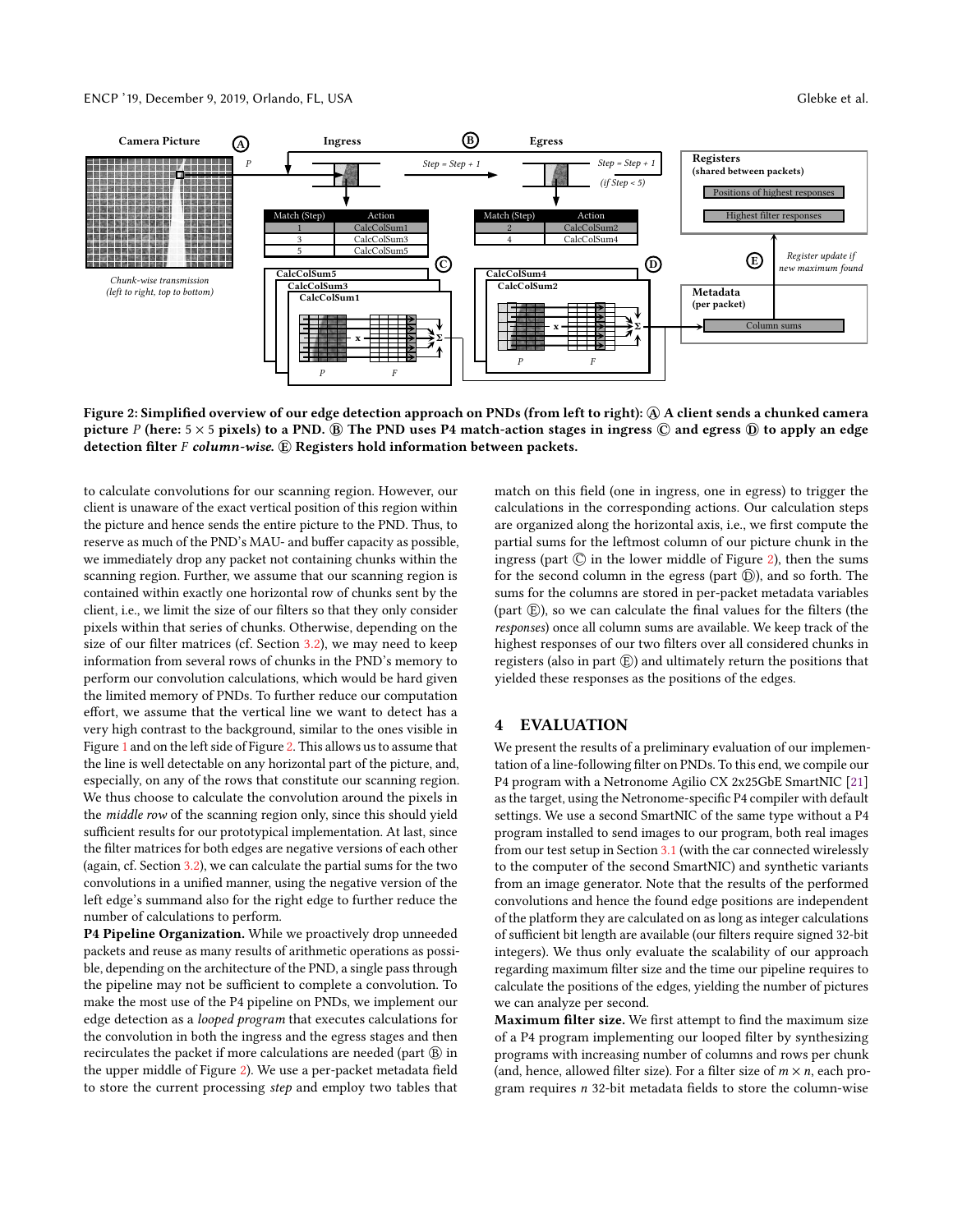convolution summands, 2 32-bit registers to store the overall highest responses, as well as 4 16-bit registers to store control information. Additionally, we need 13 bit of further control-flow related metadata per packet, including 8 bits to store the current step in the recirculation pipeline. We are able install P4 programs with a maximum filter size of  $10 \times 10$  pixels on the SmartNIC; programs with larger filter sizes do seem to compile as valid P4 code, but the tool chain is unable to synthesize the byte code for the device. The number of match-action stages in our looped variant remains constant irrespective of the filter size, and we assume that the number of calculations we execute per stage surpasses the capacity of the SmartNIC's MAUs implementation at this size. Filter sizes larger than of  $10 \times 10$  pixels may appear in more elaborate object recognition scenarios [\[14\]](#page-5-29). However, based on a visual inspection of the accuracy of the edge finding process (by rendering the position of the found edges into the respective photos taken by the camera) and the resulting behavior exhibited by our car, we find that already when applying a filter of size  $5 \times 5$  pixels, we can guide our car through a course with high background noise and various sharp bends most reliably in terms of accuracy of the detected edge positions.

Time per picture / throughput. To assess the number of pictures we can process per second using our approach, we use our image generator on the machine hosting the second SmartNIC to send out images to our P4 program as quickly as possible using a Linux socket with default settings, and measure the processing time exhibited by our program, averaged over 1000 pictures. We capture the time from the beginning of the transmission of the first chunk of a picture until the arrival of the packet containing the positions of the edges, and additionally use the SmartNIC's timestamping functionality to assess the time it takes for a single chunk to circulate through our pipeline. Using the  $5 \times 5$  filter, due to the large overhead introduced by sending packets with a payload of essentially 25 bytes (the size of the filter), we can send and analyze one picture approx. every 50 ms (stddev 3 ms). Processing the last chunk for each picture takes approx. 150  $\mu$ s (stddev 1.3 ms). The SmartNIC however drops packets intermittently for this filter size; we do not get an answer for 13.7% of our pictures. We attribute this behavior to buffering problems caused by recirculating a large number of packets several times. For the  $10 \times 10$  filter with 800 bytes per chunk, we experience zero drops and the achievable rate increases to approx. one picture every 13 ms (stddev 5 ms), while the processing time for the respective last chunk increases to approx.  $187 \mu s$ (stddev 0.6ms). These results mean that we can perform edge detection in the network on up to 19 images per second using the reliable  $5 \times 5$  pixels filter, and on up to 77 images using the less precise  $10\times10$  pixels filter, allowing the car to move at a considerable speed. Yet, we still have to find the optimal trade-off between adequate filter size and a steady achievable throughput in our prototype.

# <span id="page-4-0"></span>5 RELATED WORK

The execution of CV functionality has been studied for a number of restricted platforms. Wang et al. [\[33\]](#page-5-14), e.g., use the example of flying drones and apply a number of pre-processing steps on the drones to reduce bandwidth usage when sending video streams to edge computing services, whereas Denby et al. [\[6\]](#page-5-30) adapt CV to the resources

of low-cost nanosatellites. MobileNets [\[9\]](#page-5-31) and SqueezeNet [\[10\]](#page-5-32) propose partitioning- and scaling methods for convolutional neural networks to accommodate CV functionality on devices with limited processing power, memory, or connection bandwidth. All these approaches consider restricted CPU/GPU-based platforms, while other works, such as the ones by Korol et al. [\[12\]](#page-5-33) and Aguilar-González et al. [\[1\]](#page-5-34), target ASICs and FPGAs. To the best of our knowledge, we are the first to show that a simple CV task can also be performed on the match-action pipelines of modern PNDs, and thus, as a service offered by the network, allowing restricted platforms of varying kinds to benefit.

## <span id="page-4-1"></span>6 CONCLUSION

In this paper, we describe our work-in-progress efforts to execute Computer Vision (CV) functionality on Programmable Network Devices (PNDs). We identify convolution-based filters (which are common steps in many CV scenarios) as promising candidates for an execution on PNDs and implement an edge detection filter on a PND using the P4 programming language. This allows us to guide a small autonomous car over a variety of courses with up to 19 decisions per second using a reliable  $5 \times 5$  pixels filter. In our implementation, we use the nature of P4's processing pipeline in combination with the packet-oriented working mechanism of networks to our advantage, by diligently splitting up the processing load, distributing it along the pipeline and sharing information obtained from the processing of a single previous packet with the packet currently in the pipeline.

Our implementation is prototypical and can be improved on in a variety of ways. We may, e.g., be able to support even larger filter sizes by splitting up the per-column calculations into additional sub-stages, alleviating the problem of overfull action stages, which currently appear as a limiting factor. To this end, we also want to explore how we can make more use of the available table memory on the PNDs. Our calculations for the convolution filters are currently explicit. It would thus be interesting to see whether data sent to the devices can be structured in such a way that calculations can be assisted via table lookups, e.g., to mitigate the problem of intermittent drops with small filter sizes. We also made a number of assumptions concerning the structure and the arrival pattern of picture data at the PNDs. Most significantly, our approach is currently only able to calculate the convolution filter on a per-packet basis, i.e., we sub-sample the horizontal region we search in. Although our experimental evaluation shows that this is sufficient for line-following scenario, we cannot deal with cases where an edge is split up into multiple packets. We thus plan to investigate whether it is possible to share data between packets that are processed in the pipeline such that the convolutions can also be calculated across packet borders. Furthermore, given its usage of recirculation and potentially sparse global and metadata memory, we plan to evaluate the impact of our filter on co-located [\[15\]](#page-5-35) in-network functions.

Our initial results are promising and we believe that further CV functionality and, more generally, other stream-based data such as sensor values can be handled within the network using processing pipelines similar to ours.